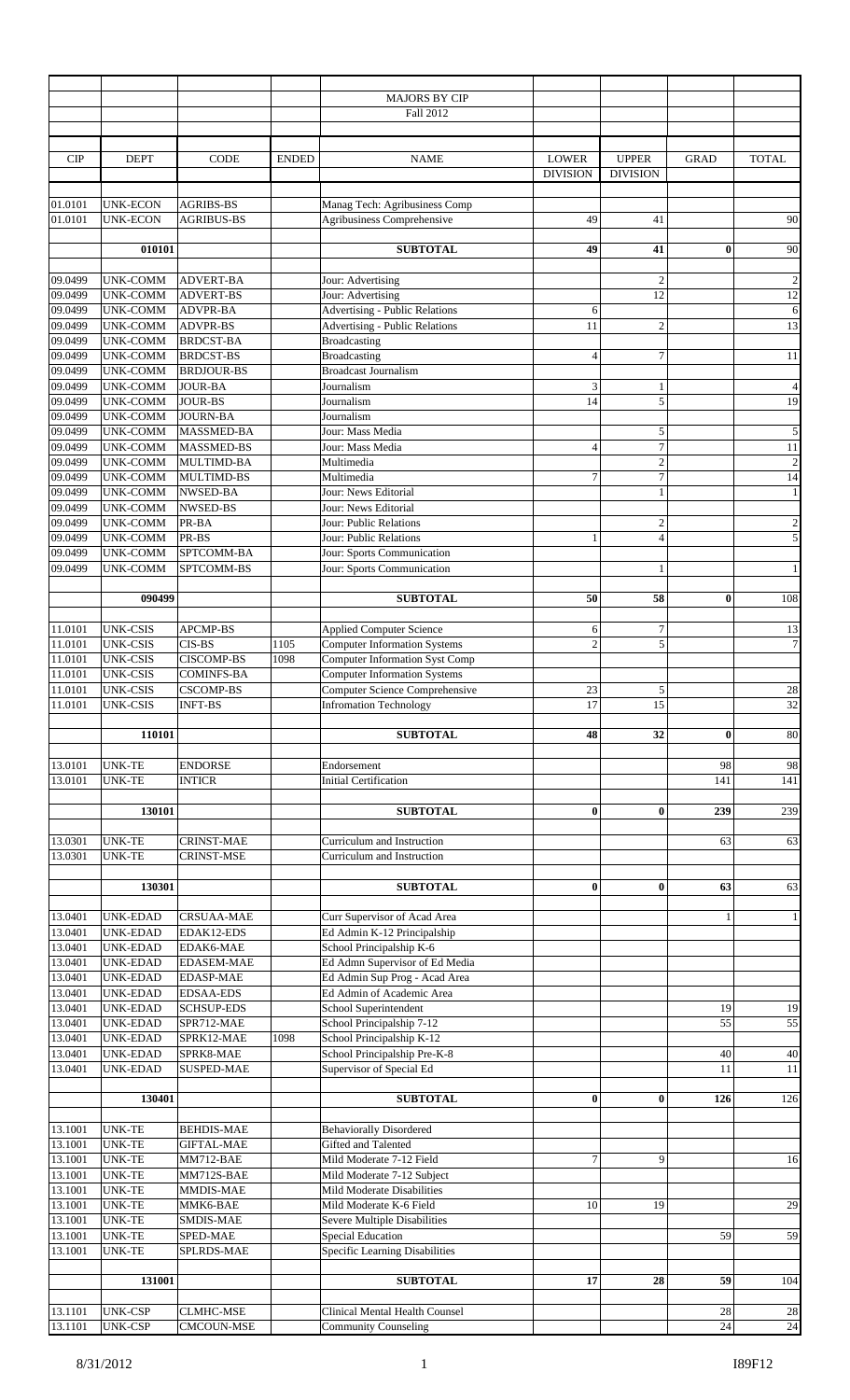|            |                  |                   |              | MAJORS BY CIP                         |                           |                  |             |                         |
|------------|------------------|-------------------|--------------|---------------------------------------|---------------------------|------------------|-------------|-------------------------|
|            |                  |                   |              | Fall 2012                             |                           |                  |             |                         |
|            |                  |                   |              |                                       |                           |                  |             |                         |
|            |                  |                   |              |                                       |                           |                  |             |                         |
| <b>CIP</b> | <b>DEPT</b>      | <b>CODE</b>       | <b>ENDED</b> | <b>NAME</b>                           | <b>LOWER</b>              | <b>UPPER</b>     | <b>GRAD</b> | <b>TOTAL</b>            |
|            |                  |                   |              |                                       | <b>DIVISION</b>           | <b>DIVISION</b>  |             |                         |
|            |                  |                   |              |                                       |                           |                  |             |                         |
|            |                  |                   |              |                                       |                           |                  |             |                         |
| 13.1101    | <b>UNK-CSP</b>   | <b>COUNSL-EDS</b> |              | Counseling                            |                           |                  |             |                         |
| 13.1101    | <b>UNK-CSP</b>   | <b>ELSCCS-MSE</b> |              | <b>Elementary Guidance Counseling</b> |                           |                  |             |                         |
| 13.1101    | <b>UNK-CSP</b>   | ELSCDC-MSE        |              | Elementary and Secondary Couns        |                           |                  |             |                         |
| 13.1101    | <b>UNK-CSP</b>   | <b>SCCSRH-MSE</b> |              | School Counseling-Rehab               |                           |                  |             |                         |
| 13.1101    | <b>UNK-CSP</b>   | <b>SCELEM-MSE</b> |              | <b>School Counseling Elementary</b>   |                           |                  | 8           | $\,8\,$                 |
| 13.1101    | <b>UNK-CSP</b>   | <b>SCHPSY-EDS</b> |              | School Psychology                     |                           |                  | 38          | 38                      |
| 13.1101    | <b>UNK-CSP</b>   | <b>SCSEC-MSE</b>  |              | School Counseling Secondary           |                           |                  | 16          | 16                      |
| 13.1101    | <b>UNK-CSP</b>   | <b>SCSTAF-MSE</b> |              | School Counsel Student Affairs        |                           |                  | 14          | 14                      |
| 13.1101    | <b>UNK-CSP</b>   | SDSCCS-MSE        | 1098         | Secondary Guidance Counseling         |                           |                  |             |                         |
|            |                  |                   |              |                                       |                           |                  |             |                         |
|            | 131101           |                   |              | <b>SUBTOTAL</b>                       | $\bf{0}$                  | $\bf{0}$         | 128         | 128                     |
|            |                  |                   |              |                                       |                           |                  |             |                         |
| 13.1202    | <b>UNK-TE</b>    | <b>ECED-MAE</b>   |              | Early Childhood Education             |                           |                  |             |                         |
| 13.1202    | <b>UNK-TE</b>    | <b>ECSPED-MAE</b> |              | Early Childhood Special Ed            |                           |                  |             |                         |
| 13.1202    | <b>UNK-TE</b>    | <b>ECUNI-BAE</b>  |              | Early Childhood Unified B-3rd         | 28                        | 64               |             | 92                      |
| 13.1202    | <b>UNK-TE</b>    | <b>ELED-BAE</b>   |              | Elementary Education Field K-6        | 175                       | 248              |             | 423                     |
|            |                  |                   |              |                                       |                           |                  |             |                         |
| 13.1202    | <b>UNK-TE</b>    | <b>ELEDSP-MAE</b> |              | <b>ELED</b> Spec                      |                           |                  |             |                         |
| 13.1202    | <b>UNK-TE</b>    | ELR712-MAE        |              | El Ed Reading Spec 7-12               |                           |                  |             |                         |
| 13.1202    | <b>UNK-TE</b>    | ELRK12-MAE        |              | El EdReading Spec K-12                |                           |                  |             |                         |
| 13.1202    | <b>UNK-TE</b>    | ELRK6-MAE         |              | El Ed Reading Spec K-6                |                           |                  |             |                         |
| 13.1202    | <b>UNK-TE</b>    | MIDED-MSE         |              | Middle School Education-MSE           |                           |                  |             |                         |
| 13.1202    | <b>UNK-TE</b>    | MIDGRD-BAE        |              | Middle Grades Field 4-9               | $\sqrt{2}$                | 22               |             | 24                      |
| 13.1202    | <b>UNK-TE</b>    | MIDGRD-BSE        |              | Middle Grades Field 4-9               | $\sqrt{5}$                | 10               |             | 15                      |
| 13.1202    | <b>UNK-TE</b>    | MIDSCL-MAE        |              | Middle School                         |                           |                  |             |                         |
| 13.1202    | <b>UNK-TE</b>    | RDPK12-MAE        |              | Reading PK-12                         |                           |                  | 43          | 43                      |
|            |                  |                   |              |                                       |                           |                  |             |                         |
|            |                  |                   |              |                                       |                           |                  |             |                         |
|            |                  |                   |              |                                       |                           |                  |             |                         |
|            | 131202           |                   |              | <b>SUBTOTAL</b>                       | 210                       | 344              | 43          | 597                     |
|            |                  |                   |              |                                       |                           |                  |             |                         |
|            |                  |                   |              |                                       |                           |                  |             |                         |
| 13.1303    | UNK-BSED         | <b>BESPPT-MSE</b> |              | Bus Ed Spec Prof Teacher              |                           |                  |             |                         |
| 13.1303    | UNK-BSED         | BMT612-BAE        |              | Bus Mkting Inf Tech 6-12 Field        | $\mathbf{1}$              |                  |             | $\mathbf{1}$            |
| 13.1303    | UNK-BSED         | <b>BSAD-MSE</b>   |              | <b>Business Spec Acad Discipline</b>  |                           |                  |             |                         |
| 13.1303    | <b>UNK-BSED</b>  | <b>BT-MSE</b>     |              | <b>Business and Technology</b>        |                           |                  |             |                         |
| 13.1303    | UNK-BSED         | BUS612-BAE        |              | Basic Business 6-12 Subject           | $\ensuremath{\mathbf{3}}$ | 1                |             | $\overline{4}$          |
| 13.1303    | UNK-BSED         | BUS712-BAE        |              | Business 7-12 Subject                 | $\overline{2}$            | $\boldsymbol{2}$ |             | $\overline{\mathbf{4}}$ |
| 13.1303    | UNK-BSED         | CBE612-BAE        | 1118         | <b>Business Education</b>             |                           | 3                |             | $\mathfrak{Z}$          |
| 13.1303    | UNK-BSED         | MRK712-BAE        |              | Marketing Education 7-12              |                           |                  |             |                         |
| 13.1303    | UNK-BSED         | VBE712-BAE        |              | <b>Vocational Business 7-12 Field</b> |                           | 5                |             | 5                       |
| 13.1303    | UNK-BSED         | VGDCSL-MSE        |              | <b>Vocational Guidance Counseling</b> |                           |                  |             |                         |
| 13.1303    | UNK-BSED         | <b>VOEDAD-MSE</b> |              | Vo Ed Academic Discipline             |                           |                  |             |                         |
| 13.1303    | UNK-BSED         | VOEDAG-MSE        |              | Voc Ed Prof Tch- Agriculture          |                           |                  |             |                         |
| 13.1303    | UNK-BSED         | <b>VOEDBE-MSE</b> |              | Voc Ed Prf Tch- Business Ed           |                           |                  |             |                         |
| 13.1303    | UNK-BSED         | <b>VOEDFS-MSE</b> |              | Vocational Ed Prof Teach- FCSC        |                           |                  |             |                         |
| 13.1303    | UNK-BSED         | VOEDPT-MSE        |              | <b>Vocational Distributive Educ</b>   |                           |                  |             |                         |
| 13.1303    | UNK-BSED         | <b>VOEDSN-MSE</b> |              |                                       |                           |                  |             |                         |
|            |                  |                   |              | Voc Ed Prof Tch- Voc Spc Needs        |                           |                  |             |                         |
| 13.1303    | UNK-BSED         | VOEDTI-MSE        |              | Voc Ed Prf Tch-Trd and Ind Ed         |                           |                  |             |                         |
|            |                  |                   |              |                                       |                           |                  |             |                         |
|            | 131303           |                   |              | <b>SUBTOTAL</b>                       | 6                         | 11               | $\bf{0}$    | 17                      |
|            |                  |                   |              |                                       |                           |                  |             |                         |
| 13.1314    | UNK-PEREC        | ADPTPE-MAE        |              | <b>Adapted Physical Education</b>     |                           |                  |             |                         |
| 13.1314    | UNK-PEREC        | <b>EXSCICP-BS</b> | 1078         | <b>Exercise Science Comprehensive</b> | $\mathbf{1}$              | $\overline{2}$   |             | $\mathfrak z$           |
| 13.1314    | UNK-PEREC        | HED712-BAE        |              | Health Education 7-12 Subject         | $\mathbf{1}$              |                  |             | $\overline{1}$          |
| 13.1314    | UNK-PEREC        | HPEK12-BAE        |              | Health and PE K-12 Field              | $26\,$                    | 66               |             | 92                      |
| 13.1314    | UNK-PEREC        | <b>PE-712-BAE</b> |              | Physical Education 7-12 Subj          | 11                        | 6                |             | 17                      |
| 13.1314    | UNK-PEREC        | PEACD-MAE         |              | PE- Academic Option                   |                           |                  |             |                         |
| 13.1314    | UNK-PEREC        | PECOMP-BS         |              | <b>Physical Education Comp</b>        | $\mathfrak{Z}$            | $\overline{c}$   |             | 5                       |
| 13.1314    | UNK-PEREC        | PEEXSC-MAE        |              | Physical Education Exer Sci           |                           |                  | 6           | 6                       |
| 13.1314    | UNK-PEREC        | PEK6-BAE          |              | Physical Education K-6 Subject        |                           | 1                |             | $\mathbf{1}$            |
| 13.1314    | <b>UNK-PEREC</b> | PE-MAE            |              | <b>Physical Education</b>             |                           |                  | 16          | 16                      |
| 13.1314    | <b>UNK-PEREC</b> | PEMSTR-MAE        |              | PE Master Teacher                     |                           |                  | 6           | 6                       |
| 13.1314    | <b>UNK-PEREC</b> | PETHES-MAE        |              | PE Thesis Option                      |                           |                  |             |                         |
| 13.1314    | UNK-PEREC        | <b>SUPPE-MAE</b>  |              | <b>Supervisor Physical Education</b>  |                           |                  |             |                         |
|            |                  |                   |              |                                       |                           |                  |             |                         |
|            |                  |                   |              |                                       |                           |                  |             |                         |
|            |                  |                   |              |                                       |                           |                  |             |                         |
|            |                  |                   |              |                                       |                           |                  |             |                         |
|            | 131314           |                   |              | <b>SUBTOTAL</b>                       | 42                        | 77               | 28          | 147                     |
|            |                  |                   |              |                                       |                           |                  |             |                         |
| 13.1316    | UNK-BIOL         | <b>SCIED-MSE</b>  |              | <b>Science Education</b>              |                           |                  |             |                         |
| 13.1316    | UNK-BIOL         | <b>SCIMTH-MSE</b> |              | <b>Science Math Education</b>         |                           |                  | 14          | 14                      |
|            |                  |                   |              |                                       |                           |                  |             |                         |
|            | 131316           |                   |              | <b>SUBTOTAL</b>                       | $\bf{0}$                  | $\bf{0}$         | 14          | 14                      |
|            |                  |                   |              |                                       |                           |                  |             |                         |
| 13.1399    | <b>UNK-TE</b>    | <b>EDTECH-MSE</b> |              | <b>Educational Technology</b>         |                           |                  |             |                         |
| 13.1399    | <b>UNK-TE</b>    | <b>INTECH-MSE</b> |              | <b>Instructional Technology</b>       |                           |                  | 82          | 82                      |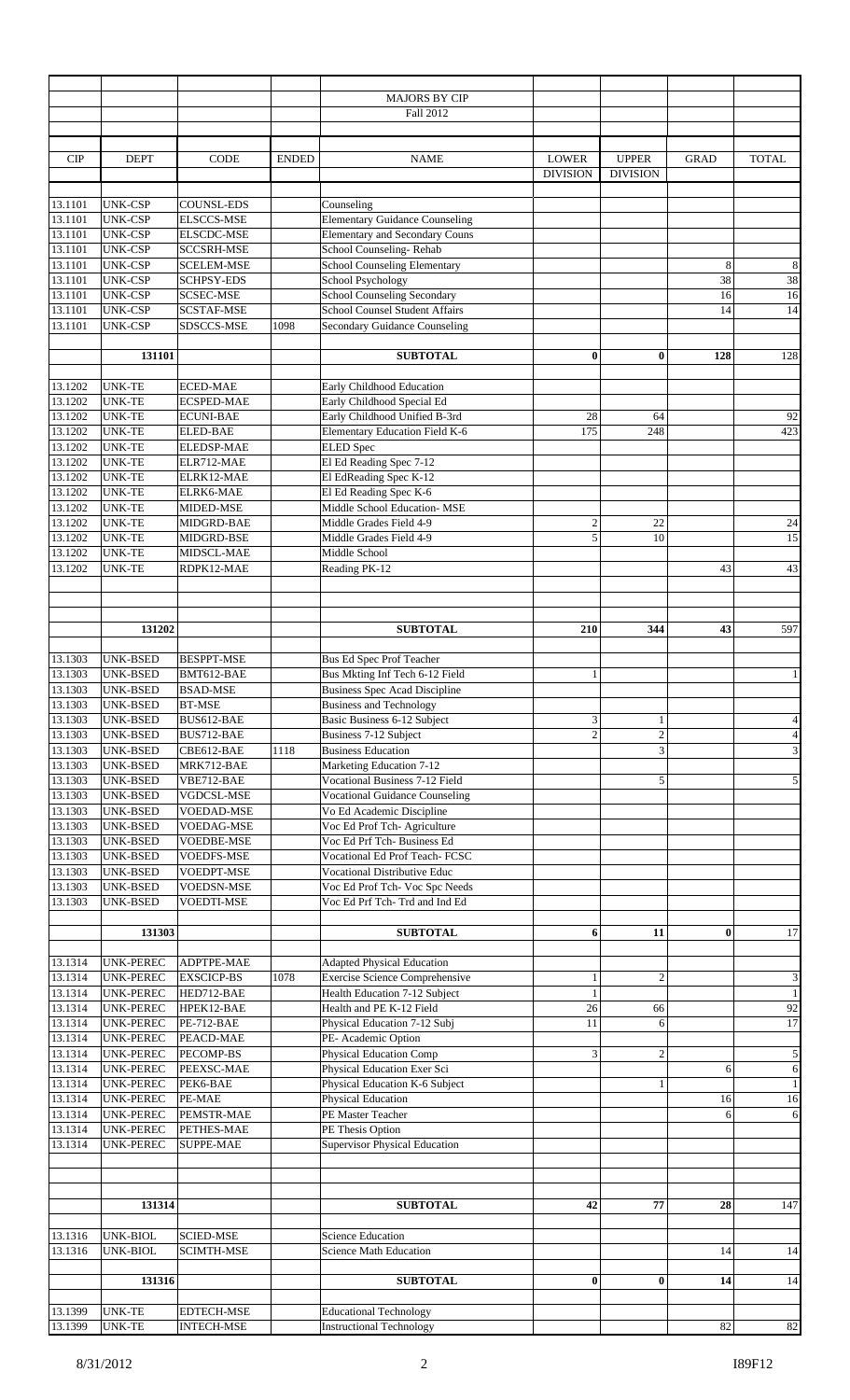|                    |                                    |                                  |              | <b>MAJORS BY CIP</b>                                           |                          |                 |                |                        |
|--------------------|------------------------------------|----------------------------------|--------------|----------------------------------------------------------------|--------------------------|-----------------|----------------|------------------------|
|                    |                                    |                                  |              | Fall 2012                                                      |                          |                 |                |                        |
|                    |                                    |                                  |              |                                                                |                          |                 |                |                        |
|                    |                                    |                                  |              |                                                                |                          |                 |                |                        |
| <b>CIP</b>         | <b>DEPT</b>                        | <b>CODE</b>                      | <b>ENDED</b> | <b>NAME</b>                                                    | <b>LOWER</b>             | <b>UPPER</b>    | <b>GRAD</b>    | <b>TOTAL</b>           |
|                    |                                    |                                  |              |                                                                | <b>DIVISION</b>          | <b>DIVISION</b> |                |                        |
|                    |                                    |                                  |              |                                                                |                          |                 |                |                        |
| 13.1399            | <b>UNK-TE</b>                      | <b>ITEC-MAE</b>                  |              | ITEC Prof Tch with Tech Ed Spc                                 |                          |                 |                |                        |
|                    |                                    |                                  |              |                                                                |                          |                 |                |                        |
|                    | 131399                             |                                  |              | <b>SUBTOTAL</b>                                                | $\bf{0}$                 | $\mathbf{0}$    | 82             | 82                     |
|                    |                                    |                                  |              |                                                                |                          |                 |                |                        |
| 16.0501            | <b>UNK-GERM</b>                    | GER712-BAE                       |              | German 7-12 Subject                                            | $\mathfrak{2}$           |                 |                | $\overline{2}$         |
| 16.0501            | <b>UNK-GERM</b>                    | <b>GERMAN-BA</b>                 |              | German                                                         | $\mathbf{1}$             | $\mathbf{1}$    |                | $\overline{c}$         |
| 16.0501<br>16.0501 | <b>UNK-GERM</b>                    | <b>GERMAN-MAE</b>                |              | <b>German Education</b>                                        |                          |                 |                |                        |
|                    | UNK-GERM                           | <b>GERMTR-BA</b>                 | 1118         | German Translation and Interp                                  |                          |                 |                |                        |
|                    | 160501                             |                                  |              | <b>SUBTOTAL</b>                                                | 3                        | $\mathbf{1}$    | $\bf{0}$       | $\overline{4}$         |
|                    |                                    |                                  |              |                                                                |                          |                 |                |                        |
| 16.0901            | <b>UNK-FREN</b>                    | <b>FRENCH-BA</b>                 |              | French                                                         | $\overline{4}$           | $\overline{2}$  |                | 6                      |
| 16.0901            | <b>UNK-FREN</b>                    | FRENCH-MAE                       |              | <b>French Education</b>                                        |                          |                 |                |                        |
| 16.0901            | <b>UNK-FREN</b>                    | <b>FRENTR-BA</b>                 | 1118         | French Translation and Interp                                  | $\mathbf{1}$             |                 |                | $\mathbf{1}$           |
| 16.0901            | <b>UNK-FREN</b>                    | FRN712-BAE                       |              | French 7-12 Subject                                            |                          | 1               |                | $\mathbf{1}$           |
|                    |                                    |                                  |              |                                                                |                          |                 |                |                        |
|                    | 160901                             |                                  |              | <b>SUBTOTAL</b>                                                | 5                        | 3               | $\bf{0}$       | 8                      |
|                    |                                    |                                  |              |                                                                |                          |                 |                |                        |
| 16.0905            | <b>UNK-SPAN</b>                    | <b>ESL-BAE</b>                   | 1118         | English as a Second Lang Subj                                  | 3                        | 9               |                | 12                     |
| 16.0905            | <b>UNK-SPAN</b>                    | SPANISH-BA                       |              | Spanish                                                        | 6                        | 11              |                | 17                     |
| 16.0905            | <b>UNK-SPAN</b>                    | SPAN-MAE                         |              | Spanish Education                                              |                          |                 | $\overline{7}$ | $\overline{7}$         |
| 16.0905            | <b>UNK-SPAN</b>                    | SPANTR-BA                        |              | Spanish Trans and Interp                                       | 5                        | 15              |                | 20                     |
| 16.0905            | <b>UNK-SPAN</b>                    | SPN712-BAE                       |              | Spanish 7-12 Subject                                           | 10                       | 11              |                | 21                     |
| 16.0905            | <b>UNK-SPAN</b>                    | SPSPAD-MAE                       |              | Spanish Spec-Acad Discipline                                   |                          |                 |                |                        |
|                    |                                    |                                  |              |                                                                |                          |                 |                |                        |
|                    | 160905                             |                                  |              | <b>SUBTOTAL</b>                                                | 24                       | 46              | $\overline{7}$ | 77                     |
|                    |                                    |                                  |              |                                                                |                          |                 |                |                        |
| 19.0499            | UNK-FSID                           | <b>FSTDS-BS</b>                  |              | <b>Family Studies</b>                                          | 24                       | 69              |                | 93                     |
| 19.0499            | <b>UNK-FSID</b>                    | <b>INTDS-BS</b>                  |              | Interior Design Comprehensive                                  | 16                       | 19              |                | 35                     |
|                    |                                    |                                  |              |                                                                |                          |                 |                |                        |
|                    | 190499                             |                                  |              | <b>SUBTOTAL</b>                                                | 40                       | 88              | $\bf{0}$       | 128                    |
|                    |                                    |                                  |              |                                                                |                          |                 |                |                        |
| 23.0101            | <b>UNK-ENG</b>                     | ENG712-BAE                       |              | English 7-12 Subject                                           | 15                       | 11              |                | 26                     |
| 23.0101            | <b>UNK-ENG</b>                     | <b>ENGAD-MAE</b>                 |              | English Spec-Acad Discipline                                   |                          |                 |                |                        |
| 23.0101            | <b>UNK-ENG</b>                     | ENGLISH-BA                       |              | English                                                        | 22                       | 18              |                | 40                     |
| 23.0101            | <b>UNK-ENG</b>                     | ENGLISH-MA                       |              | English                                                        |                          |                 | 6              | 6                      |
| 23.0101<br>23.0101 | <b>UNK-ENG</b>                     | ENGSPT-MAE                       |              | <b>English Spec-Prof Teaching</b>                              |                          |                 |                |                        |
|                    | <b>UNK-ENG</b>                     | <b>ENGWRIT-BA</b>                |              | <b>English Writing</b>                                         | 10                       | 14              |                | 24                     |
| 23.0101            | <b>UNK-ENG</b>                     | LAR712-BAE                       |              | Language Arts 7-12 Field                                       | $\overline{7}$           | 22              |                | 29                     |
| 23.0101            | <b>UNK-ENG</b>                     | WRTG-MFA                         |              | Writing                                                        |                          |                 | 14             | 14                     |
|                    |                                    |                                  |              |                                                                |                          |                 |                |                        |
|                    | 230101                             |                                  |              | <b>SUBTOTAL</b>                                                | 54                       | 65              | 20             | 139                    |
| 23.1304            |                                    |                                  |              |                                                                |                          |                 |                |                        |
|                    | <b>UNK-SPCH</b>                    | ORGCOMM-BS                       |              | Org Comm Comprehensive                                         | $\overline{\mathcal{L}}$ | 35<br>8         |                | 39                     |
| 23.1304<br>23.1304 | <b>UNK-SPCH</b><br><b>UNK-SPCH</b> | ORGRECM-BS<br>SPC712-BAE         |              | Organizational Relational Com<br>Speech Communication 7-12 Sub | 9<br>$\mathbf{1}$        |                 |                | $17\,$<br>$\mathbf{1}$ |
| 23.1304            | <b>UNK-SPCH</b>                    | SPCHCOM-BA                       |              | <b>Speech Communication</b>                                    |                          | 1               |                | 1                      |
| 23.1304            | <b>UNK-SPCH</b>                    | SPCHCOM-BS                       |              | <b>Speech Communication</b>                                    |                          | $\mathbf{1}$    |                | 1                      |
| 23.1304            | <b>UNK-SPCH</b>                    | SPSAD-MAE                        |              | Speech Comm Spec- Acad Dscp                                    |                          |                 |                |                        |
| 23.1304            | UNK-SPCH                           | SPSPT-MAE                        |              | Speech Comm Spec- Prof Tch                                     |                          |                 |                |                        |
|                    |                                    |                                  |              |                                                                |                          |                 |                |                        |
|                    | 231304                             |                                  |              | <b>SUBTOTAL</b>                                                | 14                       | 45              | $\bf{0}$       | 59                     |
|                    |                                    |                                  |              |                                                                |                          |                 |                |                        |
| 24.0102            | <b>UNK</b>                         | DECIDING-U                       |              | Deciding                                                       | 288                      | 22              |                | 310                    |
| 24.0102            | <b>UNK</b>                         | <b>NONDEGREE</b>                 |              | Non-Degree                                                     | 263                      | $\mathbf{1}$    |                | 264                    |
| 24.0102            | <b>UNK</b>                         | NONDEGR-G                        |              | <b>Graduate Non-Degree</b>                                     |                          |                 | 212            | 212                    |
| 24.0102            | <b>UNK</b>                         | PREMASTER                        |              | Pre-Masters Course Work                                        |                          |                 | $\mathbf{1}$   | 1 <sup>1</sup>         |
| 24.0102            | <b>UNK-CFAH</b>                    | <b>GSARTS-BGS</b>                |              | <b>General Studies</b>                                         |                          |                 |                |                        |
| 24.0102            | <b>UNK-CNSS</b>                    | <b>GENSTD-BGS</b>                |              | <b>General Studies</b>                                         | 3                        | 12              |                | 15                     |
| 24.0102            | <b>UNK-CNSS</b>                    | GSSCI-BGS                        |              | <b>General Studies</b>                                         |                          |                 |                |                        |
|                    |                                    |                                  |              |                                                                |                          |                 |                |                        |
|                    | 240102                             |                                  |              | <b>SUBTOTAL</b>                                                | 554                      | 35              | 213            | 802                    |
|                    |                                    |                                  |              |                                                                |                          |                 |                |                        |
| 26.0101            | UNK-BIOL                           | BIO712-BSE                       |              | Biology 7-12 Subject                                           | $\overline{4}$           | 8               |                | 12                     |
| 26.0101            | UNK-BIOL                           | <b>BIOAD-MSE</b>                 |              | <b>Biology Spec-Acad Discipline</b>                            | 87                       |                 |                |                        |
| 26.0101<br>26.0101 | UNK-BIOL                           | <b>BIOCOMP-BS</b>                |              | <b>Biology Comprehensive</b>                                   | $\overline{2}$           | 62              |                | 149                    |
| 26.0101            | UNK-BIOL<br>UNK-BIOL               | <b>BIOL-BA</b><br><b>BIOL-BS</b> |              | <b>Biology</b>                                                 | 33                       | 17              |                | $\sqrt{2}$<br>50       |
| 26.0101            | UNK-BIOL                           | <b>BIOLOGY-MS</b>                |              | Biology<br>Biology                                             |                          |                 | 17             | 17                     |
| 26.0101            | UNK-BIOL                           | <b>BIOLONL-MS</b>                |              | <b>Biology Online</b>                                          |                          |                 | 245            | 245                    |
| 26.0101            | UNK-BIOL                           | <b>BIOPT-MSE</b>                 |              | <b>Biology Spec-Prof Teaching</b>                              |                          |                 |                |                        |
| 26.0101            | UNK-BIOL                           | MOLBIOC-BS                       |              | Molecular Biology Comp                                         | $\overline{4}$           | 6               |                | 10                     |
|                    |                                    |                                  |              |                                                                |                          |                 |                |                        |
|                    | 260101                             |                                  |              | <b>SUBTOTAL</b>                                                | 130                      | 93              | 262            | 485                    |
|                    |                                    |                                  |              |                                                                |                          |                 |                |                        |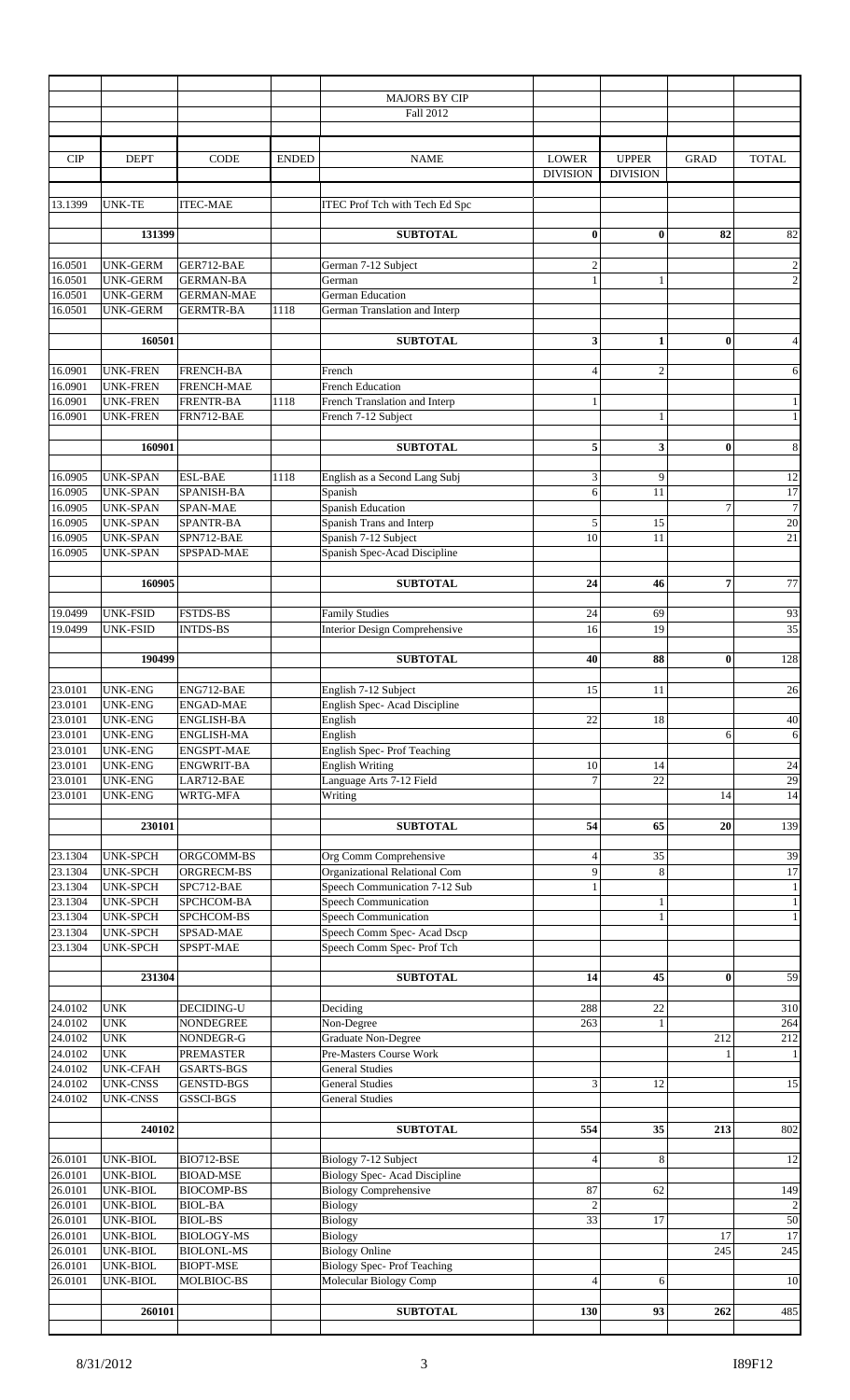|                    |                                    |                          |              | <b>MAJORS BY CIP</b>                                 |                                 |                                 |             |                             |
|--------------------|------------------------------------|--------------------------|--------------|------------------------------------------------------|---------------------------------|---------------------------------|-------------|-----------------------------|
|                    |                                    |                          |              | Fall 2012                                            |                                 |                                 |             |                             |
| <b>CIP</b>         | <b>DEPT</b>                        | <b>CODE</b>              | <b>ENDED</b> | <b>NAME</b>                                          | <b>LOWER</b><br><b>DIVISION</b> | <b>UPPER</b><br><b>DIVISION</b> | <b>GRAD</b> | <b>TOTAL</b>                |
|                    |                                    |                          |              |                                                      |                                 |                                 |             |                             |
| 27.0101            | <b>UNK-MATH</b><br><b>UNK-MATH</b> | MA712F-BSE<br>MA712S-BSE | 1118         | Mathematics 7-12 Field                               | 18<br>8                         | 11<br>15                        |             | 29<br>23                    |
| 27.0101<br>27.0101 | <b>UNK-MATH</b>                    | <b>MATH-BA</b>           |              | Mathematics 7-12 Subject<br>Mathematics              |                                 |                                 |             |                             |
| 27.0101            | <b>UNK-MATH</b>                    | <b>MATH-BS</b>           |              | Mathematics                                          | 6                               | $\,8$                           |             | 14                          |
| 27.0101            | <b>UNK-MATH</b>                    | MATHCMP-BS               |              | Mathematics Comprehensive                            | $\mathbf{1}$                    | 5                               |             | 6                           |
| 27.0101            | <b>UNK-MATH</b>                    | <b>MATHED-MSE</b>        |              | Mathematics Education                                |                                 |                                 |             |                             |
| 27.0101            | <b>UNK-MATH</b>                    | MATHSP-MSE               |              | Math Spec- Academic Discipline                       |                                 |                                 |             |                             |
|                    |                                    |                          |              |                                                      |                                 |                                 |             |                             |
|                    | 270101                             |                          |              | <b>SUBTOTAL</b>                                      | 33                              | 39                              | $\bf{0}$    | 72                          |
| 31.0101            | <b>UNK-PEREC</b>                   | <b>ATHLTRN-BS</b>        |              | Athletic Training Comp                               | 44                              | 30                              |             | 74                          |
| 31.0101            | UNK-PEREC                          | <b>EXFITWL-BS</b>        |              | Exer Sci Fit and Wellnes Comp                        | 35                              | 38                              |             | 73                          |
| 31.0101            | UNK-PEREC                          | <b>EXSCI-BS</b>          |              | <b>Exercise Science</b>                              | 63                              | 82                              |             | $\overline{145}$            |
| 31.0101            | UNK-PEREC                          | <b>RECMNGT-BS</b>        |              | <b>Recreation Management</b>                         |                                 | 9                               |             | 9                           |
| 31.0101            | UNK-PEREC                          | REPATO-BS                |              | Rec Park Tourism Manag Comp                          | 19                              | 32                              |             | 51                          |
|                    | 310101                             |                          |              | <b>SUBTOTAL</b>                                      | 161                             | 191                             | $\bf{0}$    | 352                         |
| 31.0504            | UNK-PEREC                          | SPTADMC-BS               | 1118         | Sports Administration Comp                           | $\overline{4}$                  | 24                              |             | 28                          |
| 31.0504            | <b>UNK-PEREC</b>                   | SPTADMN-BS               | 1118         | <b>Sports Administration</b>                         | 11                              | 38                              |             | 49                          |
| 31.0504            | <b>UNK-PEREC</b>                   | SPTMGT-BS                |              | Sports Management                                    | 16                              |                                 |             | 16                          |
| 31.0504            | UNK-PEREC                          | SPTMGTC-BS               |              | Sports Management Comp                               | $\overline{2}$                  |                                 |             | $\overline{c}$              |
|                    |                                    |                          |              |                                                      |                                 |                                 |             |                             |
|                    | 310504                             |                          |              | <b>SUBTOTAL</b>                                      | 33                              | 62                              | $\bf{0}$    | 95                          |
|                    |                                    |                          |              |                                                      |                                 |                                 |             |                             |
| 38.0101            | UNK-PHIL                           | PHIL-BA                  |              | Philosophy                                           | $\sqrt{2}$                      | $\overline{2}$                  |             | $\overline{4}$              |
|                    |                                    |                          |              |                                                      |                                 |                                 |             |                             |
|                    | 380101                             |                          |              | <b>SUBTOTAL</b>                                      | $\overline{2}$                  | $\overline{2}$                  | $\bf{0}$    | $\overline{4}$              |
|                    |                                    |                          |              |                                                      |                                 |                                 |             |                             |
| 40.0501            | <b>UNK-CHEM</b>                    | <b>CHEM-BA</b>           |              | Chemistry                                            | 8                               | 6                               |             | 14                          |
| 40.0501            | <b>UNK-CHEM</b>                    | <b>CHEM-BS</b>           |              | Chemistry                                            |                                 |                                 |             |                             |
| 40.0501            | <b>UNK-CHEM</b>                    | CHM712-BSE               |              | Chemistry 7-12 Subject                               | $\mathbf{1}$                    |                                 |             | $\mathbf{1}$                |
| 40.0501            | <b>UNK-CHEM</b>                    | CHMCOMP-BS               |              | Chemistry Comprehensive<br>Professional Chemist Comp | $20\,$<br>$\overline{2}$        | 17                              |             | 37                          |
| 40.0501            | <b>UNK-CHEM</b>                    | PROCHEM-BS               |              |                                                      |                                 | 6                               |             | $\bf{8}$                    |
|                    | 400501                             |                          |              | <b>SUBTOTAL</b>                                      | 31                              | 29                              | $\bf{0}$    | 60                          |
|                    |                                    |                          |              |                                                      |                                 |                                 |             |                             |
| 40.0801            | <b>UNK-PHYS</b>                    | <b>ARCH</b>              |              | Architecture                                         | 6                               |                                 |             | 6                           |
| 40.0801            | <b>UNK-PHYS</b>                    | <b>ENGINEER</b>          |              | Engineering                                          | 15                              | $\overline{2}$                  |             | 17                          |
| 40.0801            | <b>UNK-PHYS</b>                    | <b>METEOR</b>            |              | Meteorology                                          |                                 |                                 |             |                             |
| 40.0801            | <b>UNK-PHYS</b>                    | PHS712-BSE               | 1118         | Physical Science 7-12 Field                          | $\sqrt{2}$                      | $\,8$                           |             | 10                          |
| 40.0801            | <b>UNK-PHYS</b>                    | PHY712-BSE               |              | Physics 7-12 Subject                                 | $\overline{2}$                  | 1                               |             |                             |
| 40.0801            | <b>UNK-PHYS</b>                    | PHYCOMP-BS               |              | Physics Comprehensive                                | $\overline{2}$                  | 5                               |             | $rac{3}{7}$                 |
| 40.0801            | <b>UNK-PHYS</b>                    | PHYS-BA                  |              | Physics                                              |                                 |                                 |             |                             |
| 40.0801            | <b>UNK-PHYS</b>                    | PHYS-BS                  |              | Physics                                              | 6                               | 3                               |             | $\overline{9}$              |
| 40.0801            | <b>UNK-PHYS</b>                    | PHYSCI-BA                |              | Physical Science                                     |                                 |                                 |             |                             |
| 40.0801            | <b>UNK-PHYS</b>                    | PHYSCI-BS                |              | Physical Science                                     | $\mathfrak{Z}$                  | $\overline{2}$                  |             | 5                           |
|                    | 400801                             |                          |              | <b>SUBTOTAL</b>                                      | 36                              | 21                              | $\bf{0}$    | 57                          |
|                    |                                    |                          |              |                                                      |                                 |                                 |             |                             |
| 42.0101            | UNK-PSY                            | PSY712-BAE               |              | Psychology 7-12 Subject                              | $\ensuremath{\mathbf{3}}$       |                                 |             | $\ensuremath{\mathfrak{Z}}$ |
| 42.0101            | UNK-PSY                            | PSYBIOL-BS               |              | Psychobiology                                        | 18                              | 14                              |             | 32                          |
| 42.0101            | UNK-PSY                            | PSYCH-BA                 |              | Psychology                                           | 6                               | 13                              |             | 19                          |
| 42.0101            | <b>UNK-PSY</b>                     | PSYCH-BS                 |              | Psychology                                           | 71                              | 66                              |             | 137                         |
| 42.0101            | UNK-PSY                            | PSYCOMP-BS               |              | Psychology Comprehensive                             | $\overline{4}$                  | 15                              |             | 19                          |
|                    | 420101                             |                          |              | <b>SUBTOTAL</b>                                      | 102                             | 108                             | $\bf{0}$    | 210                         |
| 43.0104            | <b>UNK-CJUS</b>                    | $CJ-BS$                  |              | <b>Criminal Justice</b>                              | 99                              | 58                              |             | 157                         |
| 43.0104            | <b>UNK-CJUS</b>                    | <b>CJCOMP-BS</b>         |              | Criminal Justice Comprehensive                       | 21                              | 49                              |             | $70\,$                      |
|                    |                                    |                          |              |                                                      |                                 |                                 |             |                             |
|                    | 430104                             |                          |              | <b>SUBTOTAL</b>                                      | 120                             | 107                             | $\bf{0}$    | 227                         |
|                    |                                    |                          |              |                                                      |                                 |                                 |             |                             |
| 44.0701            | <b>UNK-SOWK</b>                    | SOCWKC-BS                |              | Social Work Comprehensive                            | 52                              | 81                              |             | 133                         |
|                    | 440701                             |                          |              | <b>SUBTOTAL</b>                                      | 52                              | 81                              | $\bf{0}$    | 133                         |
|                    |                                    |                          |              |                                                      |                                 |                                 |             |                             |
| 45.0601            | <b>UNK-ECON</b>                    | <b>BSECON-BS</b>         |              | Business Economics Comp                              |                                 | 8                               |             | $\,$ 8 $\,$                 |
| 45.0601            | <b>UNK-ECON</b>                    | <b>ECON-BA</b>           |              | Economics                                            | $\ensuremath{\mathbf{3}}$       | $\overline{7}$                  |             | 10                          |
| 45.0601            | UNK-ECON                           | <b>ECON-BS</b>           |              | Economics                                            | $\overline{4}$                  |                                 |             | $\overline{\mathcal{L}}$    |
|                    |                                    |                          |              |                                                      |                                 |                                 |             |                             |
|                    | 450601                             |                          |              | <b>SUBTOTAL</b>                                      | $\overline{7}$                  | 15                              | $\bf{0}$    | $\overline{22}$             |
|                    | 45.0701 UNK-GEOG GEO712-BAE        |                          |              | Geography 7-12 Subject                               |                                 |                                 |             |                             |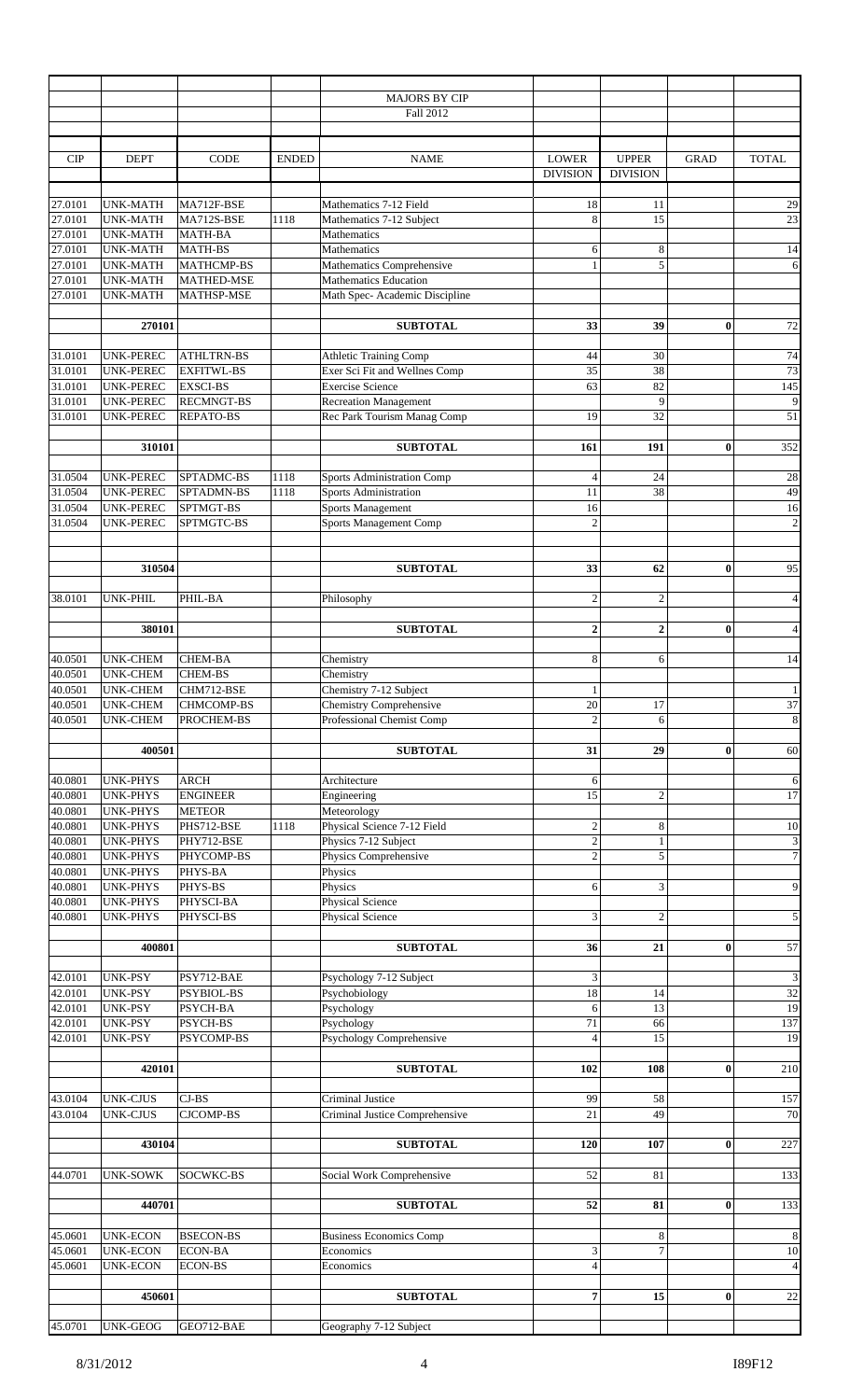|         |                  |                   |              | <b>MAJORS BY CIP</b>                 |                         |                  |                |                         |
|---------|------------------|-------------------|--------------|--------------------------------------|-------------------------|------------------|----------------|-------------------------|
|         |                  |                   |              | Fall 2012                            |                         |                  |                |                         |
|         |                  |                   |              |                                      |                         |                  |                |                         |
|         |                  |                   |              |                                      |                         |                  |                |                         |
|         |                  |                   |              |                                      |                         |                  |                |                         |
| CIP     | <b>DEPT</b>      | CODE              | <b>ENDED</b> | <b>NAME</b>                          | <b>LOWER</b>            | <b>UPPER</b>     | <b>GRAD</b>    | <b>TOTAL</b>            |
|         |                  |                   |              |                                      | <b>DIVISION</b>         | <b>DIVISION</b>  |                |                         |
|         |                  |                   |              |                                      |                         |                  |                |                         |
| 45.0701 | UNK-GEOG         | GEO712-BSE        |              | Geography 7-12 Subject               |                         |                  |                |                         |
| 45.0701 | UNK-GEOG         | <b>GEOG-BA</b>    |              | Geography                            |                         |                  |                |                         |
| 45.0701 | UNK-GEOG         | GEOG-BS           |              | Geography                            | $\mathbf{1}$            | $\tau$           |                | $\,$ 8 $\,$             |
| 45.0701 | UNK-GEOG         | GEOGIS-BS         |              | Geography and GIScience              | $\overline{c}$          | 7                |                | $\overline{9}$          |
| 45.0701 | UNK-GEOG         | <b>GISSPAN-BS</b> | 1078         | Geography GIS-Spatial Analysis       | $\mathbf{1}$            |                  |                | $1\,$                   |
|         |                  |                   |              |                                      |                         |                  |                |                         |
|         | 450701           |                   |              | <b>SUBTOTAL</b>                      | $\overline{\mathbf{4}}$ | 14               | $\bf{0}$       | 18                      |
|         |                  |                   |              |                                      |                         |                  |                |                         |
|         |                  |                   |              |                                      |                         |                  |                |                         |
| 45.0901 | <b>UNK-INTS</b>  | <b>INTLSTD-BA</b> |              | <b>International Studies</b>         | 19                      | 15               |                | 34                      |
|         |                  |                   |              |                                      |                         |                  |                |                         |
|         | 450901           |                   |              | <b>SUBTOTAL</b>                      | 19                      | 15               | $\bf{0}$       | 34                      |
|         |                  |                   |              |                                      |                         |                  |                |                         |
| 45.1001 | <b>UNK-PSCI</b>  | LAW               |              | Law                                  | 3                       | $\mathbf{1}$     |                | $\overline{4}$          |
| 45.1001 | <b>UNK-PSCI</b>  | PSC712-BAE        |              | Political Science 7-12 Subject       |                         |                  |                |                         |
| 45.1001 | <b>UNK-PSCI</b>  | PSCI-BA           |              | <b>Political Science</b>             | $\overline{4}$          | 6                |                | $10\,$                  |
| 45.1001 | <b>UNK-PSCI</b>  | <b>PSCI-BS</b>    |              | <b>Political Science</b>             | 19                      | 18               |                | $\overline{37}$         |
|         |                  |                   |              |                                      |                         |                  |                |                         |
| 45.1001 | <b>UNK-PSCI</b>  | <b>PUBADMN-BS</b> |              | <b>Public Administration</b>         |                         | $\mathbf{1}$     |                | $\mathbf{1}$            |
|         |                  |                   |              |                                      |                         |                  |                |                         |
|         | 451001           |                   |              | <b>SUBTOTAL</b>                      | 26                      | 26               | $\bf{0}$       | 52                      |
|         |                  |                   |              |                                      |                         |                  |                |                         |
| 45.1101 | UNK-SOC          | SOC712-BAE        |              | Sociology 7-12 Subject               |                         |                  |                |                         |
| 45.1101 | <b>UNK-SOC</b>   | SOC-BA            |              | Sociology                            | 3                       | 3                |                | $\epsilon$              |
| 45.1101 | UNK-SOC          | SOC712-BSE        |              | Sociology 7-12 Subject               |                         |                  |                |                         |
| 45.1101 | UNK-SOC          | SOC-BS            |              | Sociology                            | $\overline{7}$          | 15               |                | $\overline{22}$         |
|         |                  |                   |              |                                      |                         |                  |                |                         |
|         |                  |                   |              |                                      |                         |                  |                |                         |
|         | 451101           |                   |              | <b>SUBTOTAL</b>                      | 10                      | 18               | $\bf{0}$       | 28                      |
|         |                  |                   |              |                                      |                         |                  |                |                         |
| 50.0501 | <b>UNK-THEA</b>  | THEATRE-BA        |              | Theatre                              | 14                      | 13               |                | $27\,$                  |
| 50.0501 | <b>UNK-THEA</b>  | THR712-BAE        |              | Theatre 7-12 Subject                 | 3                       | $\mathbf{1}$     |                | $\overline{4}$          |
|         |                  |                   |              |                                      |                         |                  |                |                         |
|         | 500501           |                   |              | <b>SUBTOTAL</b>                      | 17                      | 14               | $\bf{0}$       | 31                      |
|         |                  |                   |              |                                      |                         |                  |                |                         |
| 50.0701 | UNK-ART          | ARTHIST-BA        |              | Art History                          | $\overline{4}$          | 3                |                | $\boldsymbol{7}$        |
| 50.0701 | <b>UNK-ART</b>   | ARTK12-BAE        |              | Art K-12 Field                       | 15                      | 17               |                | $32\,$                  |
| 50.0701 |                  | <b>ART-MAE</b>    |              | <b>Art Education</b>                 |                         |                  |                |                         |
|         | <b>UNK-ART</b>   |                   |              |                                      |                         |                  | $\mathbf{1}$   | $\,1\,$                 |
| 50.0701 | <b>UNK-ART</b>   | <b>ARTONL-MAE</b> |              | Art Online                           |                         |                  | 47             | 47                      |
| 50.0701 | <b>UNK-ART</b>   | <b>ARTPT-MAE</b>  |              | Art Spec-Prof Teacher                |                         |                  |                |                         |
| 50.0701 | <b>UNK-ART</b>   | ARTSP-MAE         |              | Art Spec-Acad Discipline             |                         |                  |                |                         |
| 50.0701 | <b>UNK-ART</b>   | <b>STUART-BFA</b> |              | Studio Art Comprehensive             | 14                      | 16               |                | 30                      |
| 50.0701 | <b>UNK-ART</b>   | STUDART-BA        |              | Studio Art                           | $\mathbf{1}$            | 9                |                | 10                      |
| 50.0701 | <b>UNK-ART</b>   | VISCMD-BFA        |              | Visual Comm and Design Comp          | 45                      | 45               |                | 90                      |
|         |                  |                   |              |                                      |                         |                  |                |                         |
|         | 500701           |                   |              | <b>SUBTOTAL</b>                      | 79                      | 90               | 48             | 217                     |
|         |                  |                   |              |                                      |                         |                  |                |                         |
|         |                  |                   |              |                                      |                         |                  |                |                         |
| 50.0901 | <b>UNK-MUS</b>   | <b>MSAD-MAE</b>   |              | Music Spec-Acad Discipline           |                         |                  |                |                         |
| 50.0901 | <b>UNK-MUS</b>   | MUSIC-BA          |              | Music                                | 22                      | 6                |                | $28\,$                  |
| 50.0901 | <b>UNK-MUS</b>   | MUSIC-BM          |              | Music Comprehensive                  | 12                      | 14               |                | $26\,$                  |
| 50.0901 | <b>UNK-MUS</b>   | MUSIC-MAE         |              | Music Education                      |                         |                  | $\overline{4}$ | $\sqrt{4}$              |
| 50.0901 | <b>UNK-MUS</b>   | MUSICTH-BM        | 1118         | <b>Musical Theatre Comprehensive</b> | $\overline{2}$          | 6                |                | $\overline{\bf 8}$      |
| 50.0901 | <b>UNK-MUS</b>   | MUSK12-BAE        | 1118         | Music K-12 Field                     | $\overline{12}$         | 18               |                | 30                      |
| 50.0901 | <b>UNK-MUS</b>   | MUSPERF-BM        |              | Music Performance Comp               | 13                      | 8                |                | $21\,$                  |
| 50.0901 | <b>UNK-MUS</b>   | <b>MUSTHRP</b>    |              | Music Therapy                        | $\overline{c}$          |                  |                | $\sqrt{2}$              |
|         |                  |                   |              |                                      |                         |                  |                |                         |
|         | 500901           |                   |              | <b>SUBTOTAL</b>                      | 63                      | 52               | 4              | 119                     |
|         |                  |                   |              |                                      |                         |                  |                |                         |
|         |                  |                   |              |                                      |                         |                  |                |                         |
| 51.0201 | <b>UNK-CDIS</b>  | <b>CDIS-BSE</b>   |              | <b>Communication Disorders</b>       | 44                      | 68               |                | 112                     |
| 51.0201 | <b>UNK-CDIS</b>  | SPPATH-MSE        |              | Speech Language Pathology            |                         |                  | 37             | 37                      |
|         |                  |                   |              |                                      |                         |                  |                |                         |
|         | 510201           |                   |              | <b>SUBTOTAL</b>                      | 44                      | 68               | 37             | 149                     |
|         |                  |                   |              |                                      |                         |                  |                |                         |
| 51.0999 | UNK-HSCI         | HSCI-BS           |              | <b>Health Science</b>                | 13                      | 3                |                | 16                      |
| 51.0999 | UNK-HSCI         | MEDTECH-BS        |              | Medical Technology Comp              | 3                       | 6                |                | $\overline{9}$          |
| 51.0999 | <b>UNK-HSCI</b>  | RADIOG-BS         |              | Radiography Comprehensive            | 58                      | 33               |                | 91                      |
| 51.0999 | UNK-HSCI         | <b>RESTHPY-BS</b> |              | <b>Respiratory Therapy Comp</b>      | $\overline{7}$          | $\overline{7}$   |                | 14                      |
|         |                  |                   |              |                                      |                         |                  |                |                         |
|         |                  |                   |              |                                      |                         |                  |                |                         |
|         | 510999           |                   |              | <b>SUBTOTAL</b>                      | 81                      | 49               | $\bf{0}$       | 130                     |
|         |                  |                   |              |                                      |                         |                  |                |                         |
| 51.1199 | UNK-HSCI         | <b>CARDVASPER</b> |              | Cardovascular Perfusion              |                         |                  |                |                         |
| 51.1199 | <b>UNK-HSCI</b>  | <b>CHIRO</b>      |              | Chiro Osteopathy Podiatry            | $\sqrt{5}$              | $\boldsymbol{2}$ |                | $\boldsymbol{7}$        |
| 51.1199 | UNK-HSCI         | <b>DENTAL</b>     |              | Dental                               | $\sqrt{6}$              |                  |                | $\overline{6}$          |
| 51.1199 | <b>UNK-HSCI</b>  | <b>DENTHYG</b>    |              | Dental Hygiene                       | $\overline{4}$          | $\overline{c}$   |                | $\sqrt{6}$              |
| 51.1199 | <b>UNK-HSCI</b>  | <b>FOODSCI</b>    | 1118         | Food Science                         | $\mathbf{1}$            |                  |                | $\,1\,$                 |
| 51.1199 | UNK-HSCI         | <b>MEDICAL</b>    |              | Medical                              | 29                      | 3                |                | $\overline{32}$         |
|         |                  |                   |              |                                      |                         |                  |                |                         |
| 51.1199 | <b>UNK-HSCI</b>  | <b>MORT</b>       |              | Mortuary Science                     | $\sqrt{2}$              |                  |                | $\overline{\mathbf{c}}$ |
|         | 51.1199 UNK-HSCI | NUCMEDTECH        |              | Nuclear Medicine Technology          |                         |                  |                | $\frac{1}{2}$           |